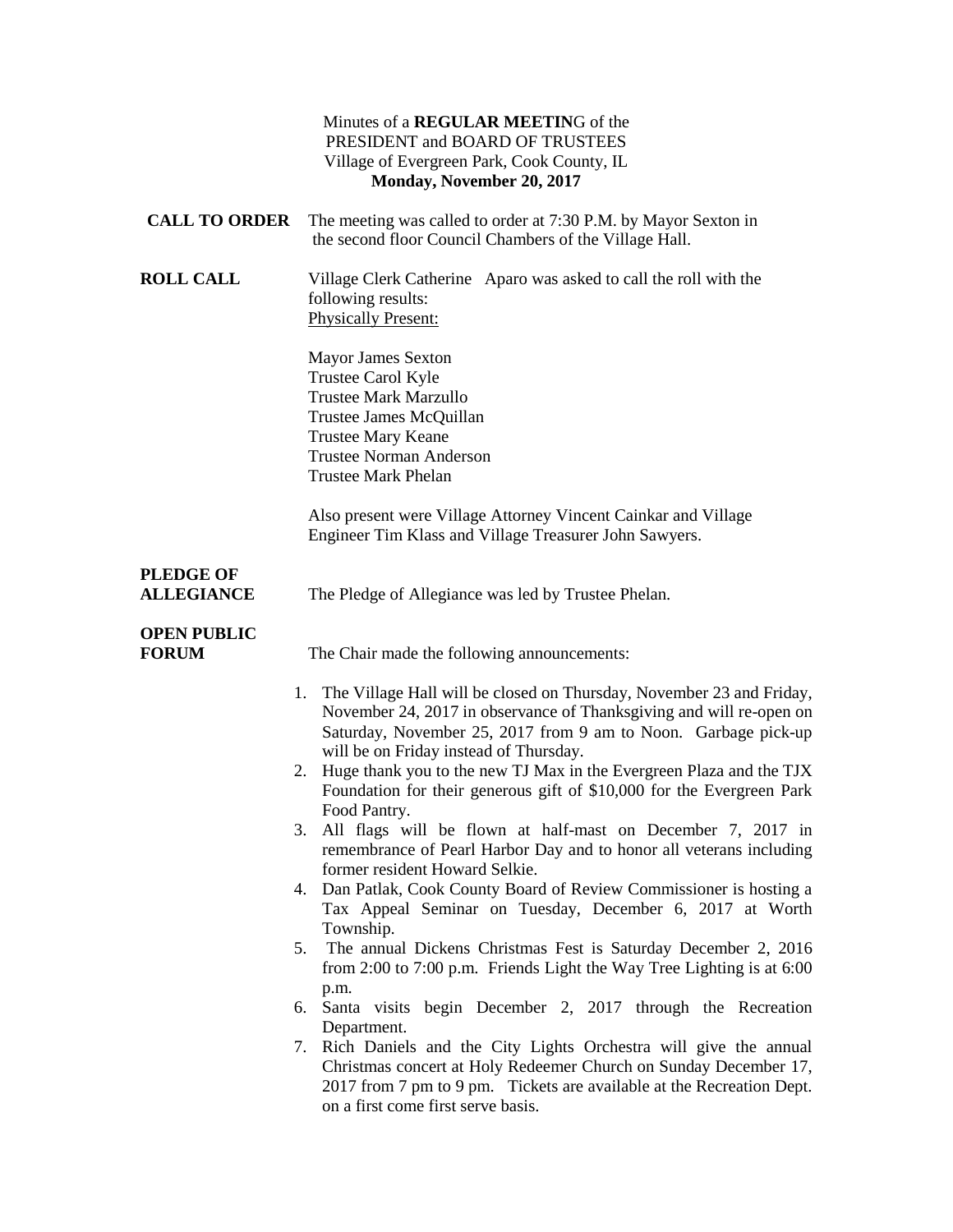| <b>OPEN PUBLIC</b>                                   | 8. Fire Chief Kleinhaus reported the EP Fire Department was given a<br>grant by MABAS and the Department of Homeland Security for \$<br>82,510 for sixteen multi-band portable radios.<br>9. Recently, Channel 2 CBS News did a report on Evergreen Park and<br>racial profiling of drivers stopped for traffic violations. The Chair took<br>issues with the report which was erroneous on so many levels. The<br>Chair thanked all the men and women of the Evergreen Park Police<br>Department for their dedication and fairness. He referenced a letter he<br>received from a resident thanking Police Officer Smiley for issuing a<br>warning to the driver. |
|------------------------------------------------------|-------------------------------------------------------------------------------------------------------------------------------------------------------------------------------------------------------------------------------------------------------------------------------------------------------------------------------------------------------------------------------------------------------------------------------------------------------------------------------------------------------------------------------------------------------------------------------------------------------------------------------------------------------------------|
| <b>AUDIENCE</b>                                      | Mrs. Helen Cuprisin, 9200 Block of Homan asked when the last pick up<br>is for the compost containers. The Chair answered December 15 or until<br>weather permits.                                                                                                                                                                                                                                                                                                                                                                                                                                                                                                |
|                                                      | Recurring resident refused to give name and address. She stated she has<br>contacted the Illinois Attorney General's office and the State's Attorney<br>office to investigate a theft at her house in 2014 done by members of her<br>They advised her to file a complaint with the EP Police<br>family.<br>Department for a proper investigation. The Chair explained that this is<br>not the place to discuss this and he asked that she have the person she<br>spoke to contact him directly for any further investigation.                                                                                                                                     |
|                                                      | Wanda, from $87th$ & Talman thanked the Mayor and the Board for the<br>new LED street lights in her area. She questioned the sign on a business<br>on 95 <sup>th</sup> Street that says EP is Corrupt. The Chair stated everyone has a<br>right to say what they please and that sign is the opinion of the owner of<br>that building.                                                                                                                                                                                                                                                                                                                            |
| <b>REGULAR</b><br><b>AGENDA</b><br><b>RESOLUTION</b> | Motion by Trustee Phelan second by Trustee Kyle to waive the reading<br>of the minutes of the November 6, 2017 Regular Meeting of the<br>President and Board of Trustees and approved as presented was passed<br>by unanimous voice vote and so ordered by the Chair.                                                                                                                                                                                                                                                                                                                                                                                             |
| NO. 2-2018                                           | Motion by Trustee McQuillan second by Trustee Marzullo to approve<br>Resolution NO. 2-2018 with expenditures of the General Corporate<br>Fund of \$137,545.16 and the Water Management Fund in the amount<br>of \$ 206,626.94 and the 95th Street TIF Fund, \$19,000 and the Street<br>Bond Fund, \$87,750.00 for a total of \$450,922.10. Upon roll call, voting<br>YES: Trustees Kyle, Marzullo, McQuillan, Keane, Anderson and Phelan;<br>voting NO: NONE. The motion was passed and so ordered by the Chair.                                                                                                                                                  |
| <b>BUSINESS</b><br><b>CERTIFICATES</b>               | Motion by Trustee Marzullo second by Trustee Kyle to approve the<br>business license application for <b>3F CORPORATION</b> to conduct an<br>office space for a glazing contractor located at 3611 W. 95 <sup>th</sup> Street in<br>Evergreen Park. Upon roll call, voting YES: Trustees Marzullo,<br>McQuillan, Keane, McKeown, Phelan and Kyle; voting NO: NONE.<br>The motion was passed and so ordered by the Chair.                                                                                                                                                                                                                                           |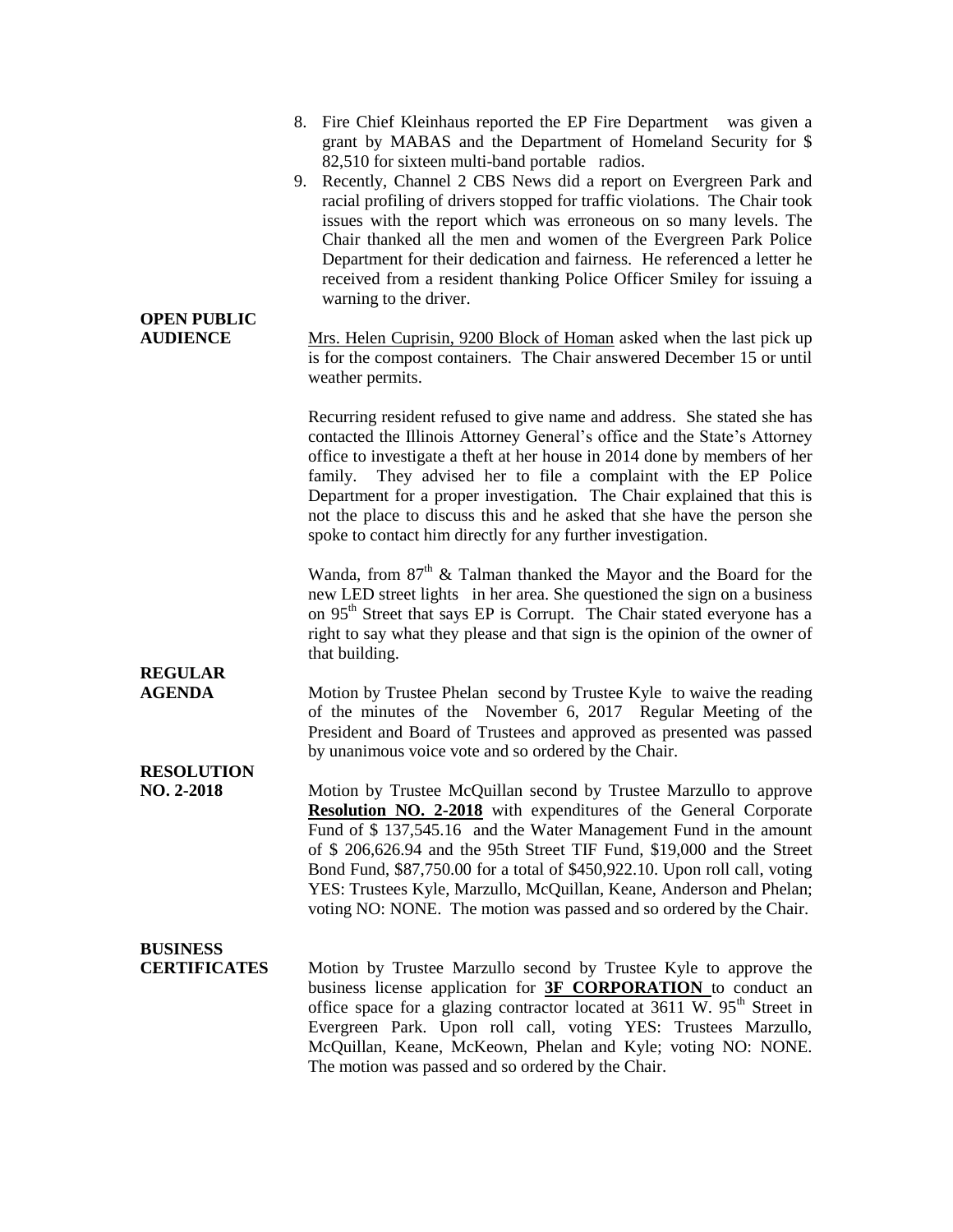Motion by Trustee Marzullo second by Trustee Kyle to approve the business license application for **KIDNEY CARE** to conduct a physician's office located at  $2850 \text{ W}$ .  $95^{\text{th}}$  Street (Suit 304) in Evergreen Park. Upon roll call, voting YES: Trustees McQuillan, Keane, Anderson, Phelan, Kyle and Marzullo; voting NO: NONE. The motion was passed and so ordered by the Chair.

Motion by Trustee Marzullo second by Trustee Kyle to approve the business license application for **McDonald's to** operate a fast food restaurant located at 9156 S. Western Avenue in Evergreen Park. Upon roll call, voting YES: Trustees Keane, Anderson, Phelan, Kyle, Marzullo and McQuillan; voting NO: NONE. The motion was passed and so ordered by the Chair.

## **RESOLUTION**

**NO. 7-2017** Motion by Trustee McQuillan second by Trustee Phelan to approve **RESOLUTION NO. 7-2017,"A RESOLUTION DIRECTING THE MAYOR TO EXECUTE ANY AND ALL DOCUMENTS TO CARRY OUT THE 2017 COMMUNITY DEVELOPMENT BLOCK GRANT PROGRAM FOR PROJECT NO. 1707-009."** Upon roll call, voting YES: Trustees Anderson, Phelan, Kyle, Marzullo, McQuillan and Keane; voting NO: NONE. The motion was passed and so ordered by the Chair.

## **ORDINANCE**

**NO. 20-2017**

**NO VOTE** Motion by Trustee Kyle second by Trustee Keane to authorize the Mayor and Treasurer John Sawyers to secure liability insurance for the Village to meet the December 1, 2017 deadline. Ordinance 20-2017 was not voted upon due to price comparisons not completed between IMLRMA (Illinois Municipal League Risk Management Association) and the current liability provider. Upon roll call, voting YES: Trustees Phelan, Kyle, Marzullo, McQuillan, Keane and Anderson; voting NO: NONE. The motion was passed and so ordered by the Chair.

*\*\* CLERK'S NOTE: ORDINANCE NO. 20-2017 WAS "AN ORDINANCE APPROVING MEMBERSHIP BY THE VILLAGE OF EVERGREEN PARK IN THE ILLINOIS MUNICIPAL LEAGUE RISK MANAGEMENT ASSOCIATION (IMLRMA) AND AUTHORIZING THE EXECUTION OF INTERGOVERNMENTAL COOPERATION CONTRACT."* 

### **EPPD VEHICLE**

**SALE** Motion by Trustee McQuillan second by Trustee Keane to approve the Police Chief's request to sell (2) two Police vehicles **"AS IS"**; both are 2014 Ford Explorer Unit #2925 at \$4,000 and Unit #2950 Ford Explorer for \$5,000.00. Upon roll call, voting YES: Trustees Kyle, Marzullo, McQuillan, Keane, Anderson and Phelan; voting NO: NONE. The motion was passed and so ordered by the Chair.

#### **IML**

**ANNUAL DUES** Motion by Trustee Kyle second by Trustee Anderson to approve the annual Illinois Municipal League dues for 2018 in the amount of \$1,500.00. Upon roll call voting YES: Trustees Marzullo, McQuillan,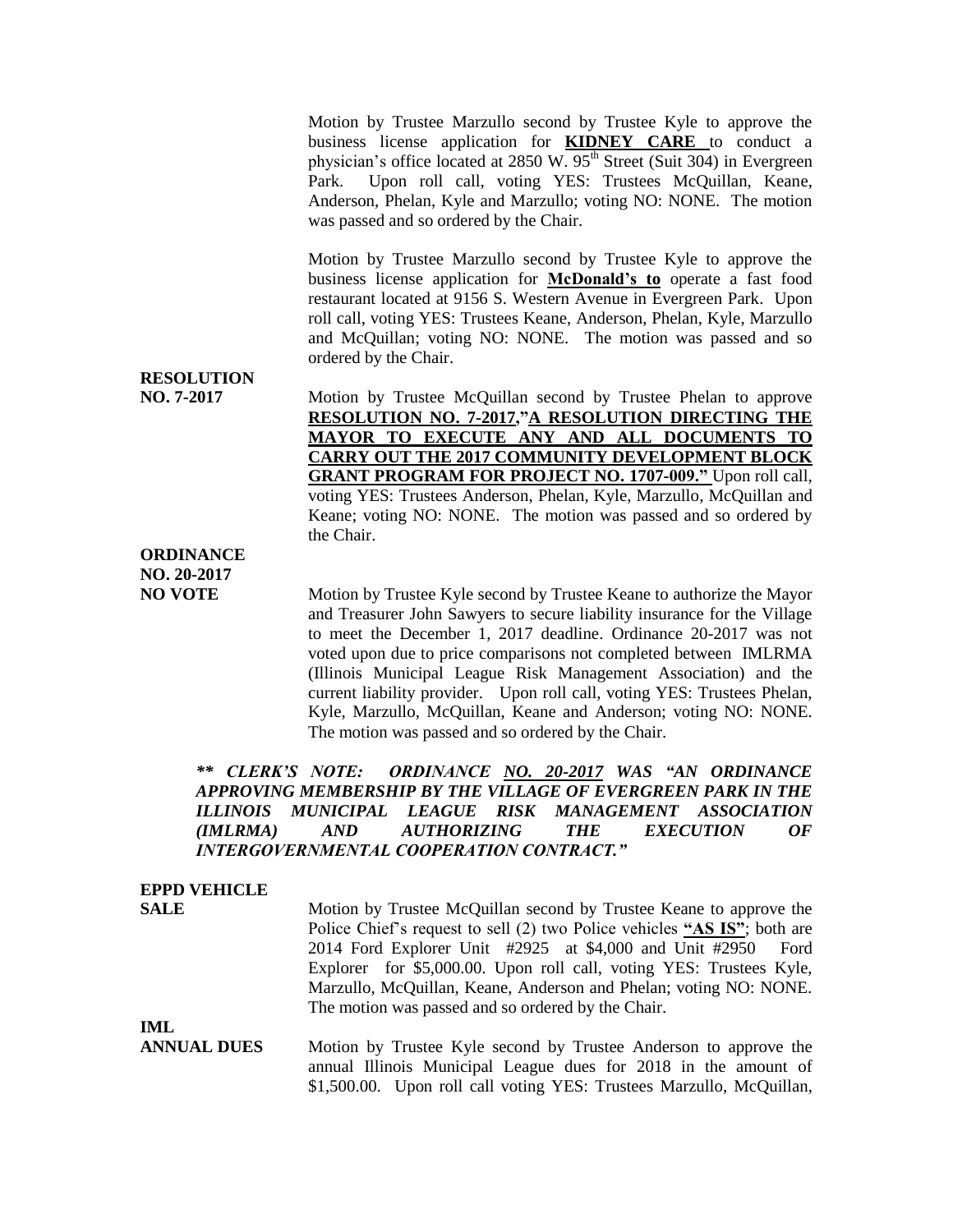Keane, Anderson, Phelan and Kyle; voting NO: NONE. The motion was passed and so ordered by the Chair

# **ELECTRICAL**

**AGGREGATION** Motion by Trustee Phelan second by Trustee Kyle **to deny** the request to participate and **to opt out** of the electrical aggregation program as presented. Upon roll call voting YES: Trustees Keane, Anderson, Phelan, Kyle and Marzullo; voting NO: Trustee McQuillan. The motion was passed and so ordered by the Chair.

> Mr. Dennis Brennan and Mr. Robert Streit of Illinois Energy Aggregation presented information to the Board regarding electricity pricing for the Village if participating in the aggregation program. The current contract for aggregation has expired. Eligo Energy is the supplier with a 4 year contract at a rate of 07.59 c/kWh for all residents and a rate of 06.89 c/kWh for energy efficient residents. Com Ed's current rate is 07.419 and is forecasted to increase in June of 2018. A very lengthy discussion took place.

#### **STOP SIGNS 100TH & ST. LOUIS**

Motion by Trustee Kyle second by Trustee McQuillan to approve the request for a four way stop sign at 100<sup>th</sup> Street and St. Louis Avenue. Upon roll call voting YES: Trustees Keane, Anderson, Phelan, Kyle, Marzullo and McQuillan; voting NO: Trustee McQuillan. The motion was passed and so ordered by the Chair.

### **ENGINEER'S**

**REPORT** Tim Klass reported he is confident the phase one approval portion of the 91st Street sidewalk should be approved by IDOT by the end of this year.

## **ATTORNEY'S**

**REPORT** The Attorney had no report.

**BIDS** Motion by Trustee McQuillan second by Trustee Marzullo to approve Fire Chief Ron Kleinhaus request of \$8,251.04 which is (10%) ten percent Homeland Security Grant awarded to EP in the amount of 82,510. This includes 16 multi-band portable radios with accessories as well as the computerized accountability system. Upon roll call voting YES: Trustees Anderson, Phelan, Kyle, Marzullo, McQuillan and Keane voting NO: NONE. The motion was passed and so ordered by the Chair.

> The Chair noted a payout to Evergreen Paving, Inc. for the two (2) alleys paved at the 3100 block of  $87<sup>th</sup>$  Street and the 2700 Block of  $87<sup>th</sup>$  St. in the amount of \$ 34,108.80. This was a budgeted amount for FY 2016- 2017.

> **Payouts:** Novotny Engineering in the amount of \$39,868.50 for various projects in the Village. Payouts to M  $&$  J Asphalt for the 95<sup>th</sup> Street and Sacramento parking lot in the amount of \$80.040.00; paid with TIF